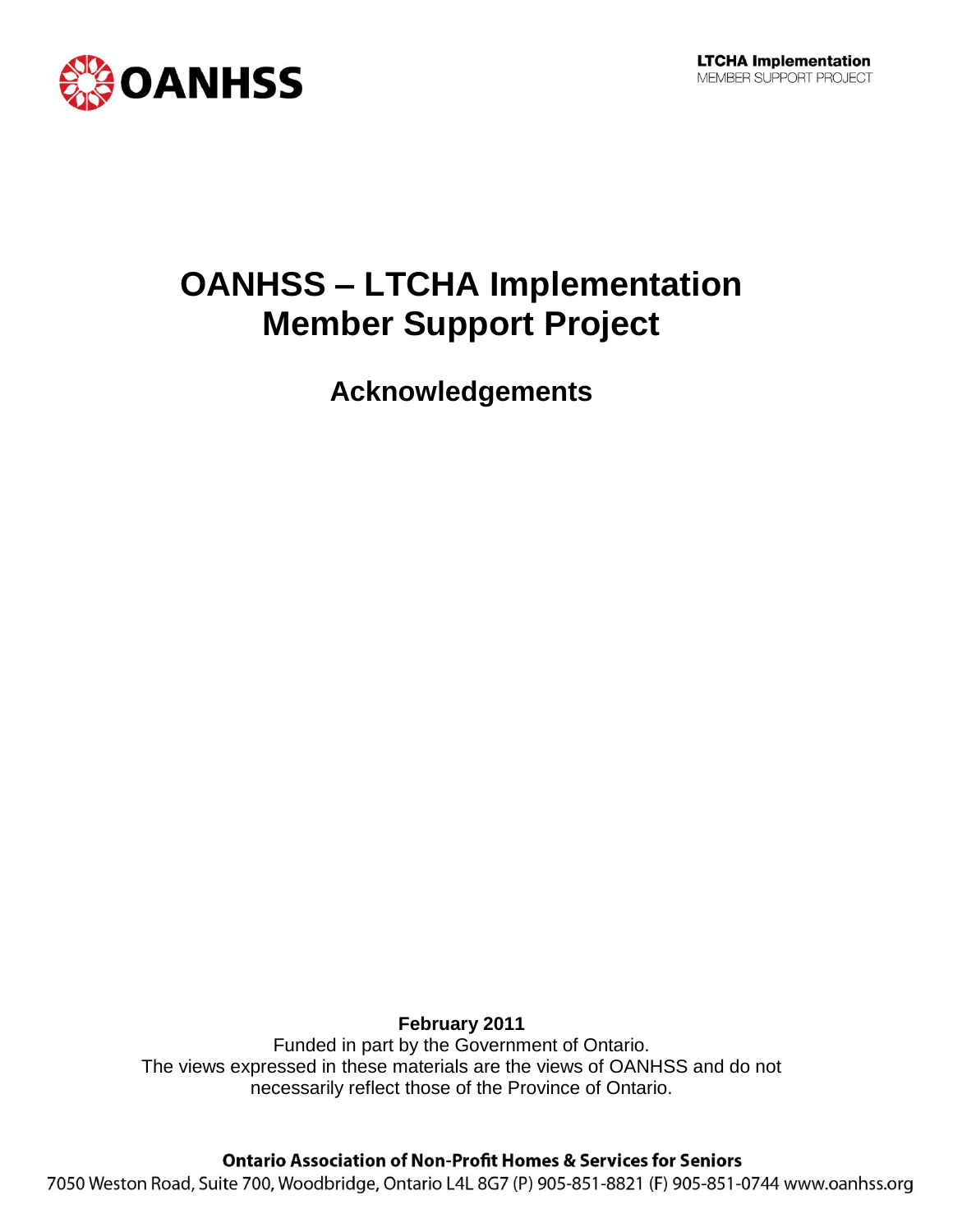# **PROJECT SPONSOR - Ontario Association of Non-Profit Homes and Services for Seniors (OANHSS):**

Margaret Ringland – Director of Member Relations and Professional Services Debbie Humphreys, Director of Communications and Public Affairs Nina Zivkovic, Administrative Assistant, Communications and Public Affairs

## **Project Team – Project Manager, Sue Lantz, B.A., M.P.A**

| Jennifer Boucher, B.A., M.I.St.   | John Risk, L.L.B., Legal Advisor |  |
|-----------------------------------|----------------------------------|--|
| Marja Cope, M.A., D.Grt.          | Thora Smaller, Dip P.&O.T.       |  |
| Helen Ferley, R.N., C.H.C.A.      | Shannon Trapman                  |  |
| Avanthi Goddard, B.B.A. (Honours) | Karen Yatabe, R.N., B.A., M. Ed. |  |

**OANHSS gratefully acknowledges the contributions and sharing of expertise, ideas, written practices, resources and tools used in the development of this package by many individuals, including the following:**

## **Project Advisory Committee**

| John Buma   | Lucie Lombardo        | <b>Chris Morrison</b> | Brenda Urbanski     |
|-------------|-----------------------|-----------------------|---------------------|
| Joyce Doig  | <b>Bill MacDonald</b> | Wieslawa              | Colleen Winger      |
| Susan Locke | Janice McCuaig        | Stepkowska            | <b>Helen Ferley</b> |
|             |                       | <b>Colleen Tufts</b>  |                     |

## **Subject Matter Experts**

| Nancy Beggs   | Lorna Glover             | Kim MacKinnon     | <b>Beth Plato</b>   |
|---------------|--------------------------|-------------------|---------------------|
| Morag Burch   | <b>Wendy Kirkpatrick</b> | Janice McCuaig    | <b>Shawn Souder</b> |
| Linda Chaplin | Louise Lalonde           | Jennifer Pimek    | Peggy Wallace       |
| Linda Chapman | Julie Laing              | <b>Beth Piper</b> | Angela Yenssen      |
| Liz Kukan     | Joanne Jackson           | Maureen Shantz    |                     |